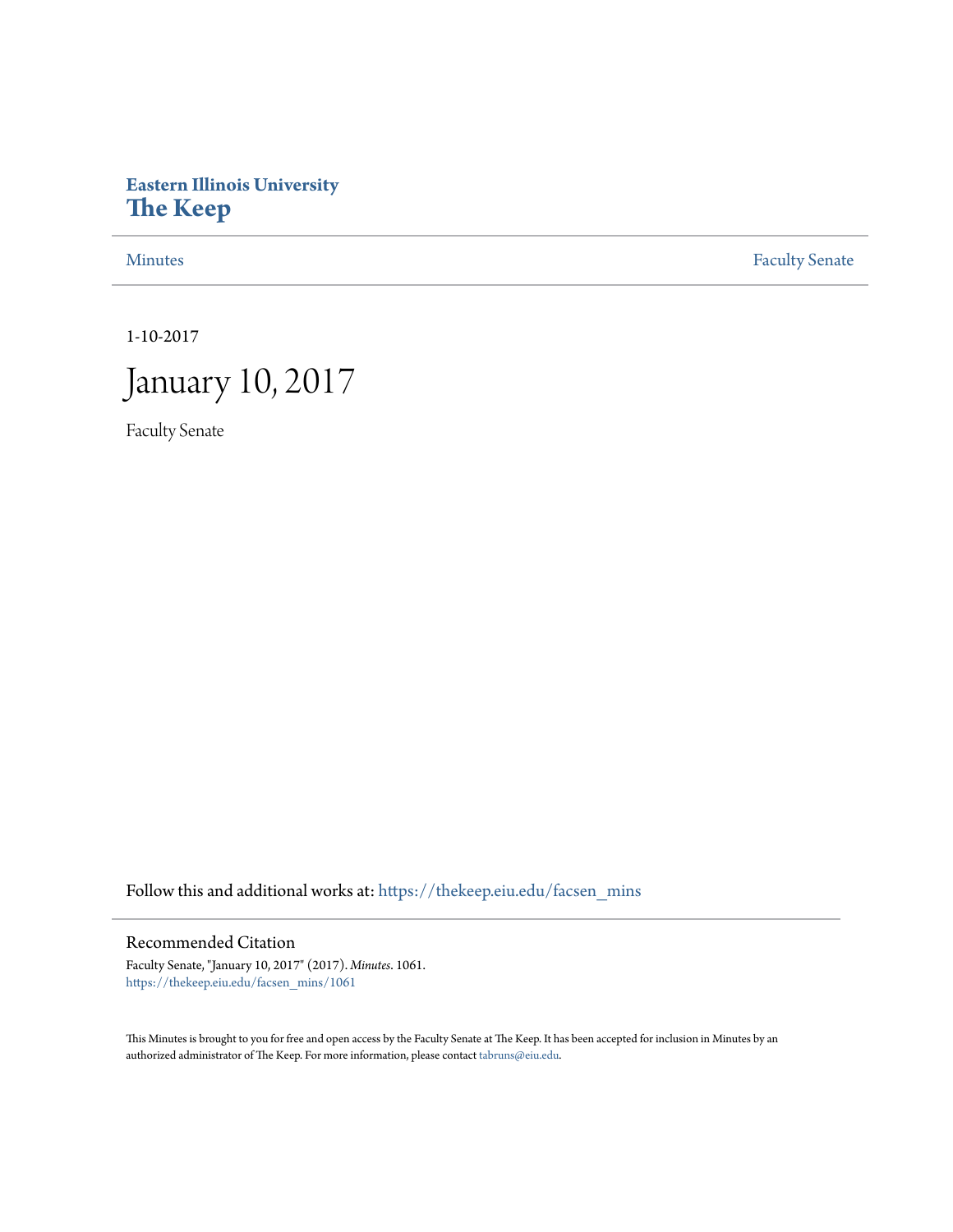EIU Faculty Senate Session Minutes January 10<sup>th</sup>, 2017, 2:00 - 3:50 PM Booth Library Conference Room

I. Attendance and Welcome 2:02 PM - Welcome – Chair Robertson - Attending Senators – T. Abebe, E. Corrigan, S. Eckert, S. Gosse, N. Hugo, B. Hung, J. Robertson, J. Stowell, G. Sterling, J. Waller, CC Wharram, J. Oliver, B. Young, L. Young (SVPAA) - Attending Guests – N. Bartholomew (visitor), J. Blitz (UPI), J. Brown (DEN-Photographer), M. Izadi (LCBAS), B. Lord (AA), C. Miller (DEN),

II. Approval of Minutes from December 6th, 2016 2:00-2:05 PM

- Motion to Approve? = Eckert
- Motion Seconded? = Abebe
- Discussion/Edits? =none
- $-Vote? =$  unanimous

#### III. Committee Reports 2:05-2:15

1. Executive Committee

- Robertson – will share recent docs from 12/9 CUPB meeting at next week's Senate meeting

a. Provost's Report: Provost Blair M. Lord

- Three personnel updates for you. #1 - Bill Elliott will be replaced with an interim - Austin Cheney (School of Technology) will serve while maintaining his role as Chair of Technology. #2 – Dwight Vaught left EIU as of last Friday as director of Doudna Fine Arts programming. Dan Crews will step back in as an interim director of Doudna Fine Arts – probably longer than one semester. #3 – Josh Norman has been named Associate VP for Enrollment Management. Much time spent during the break attempting to fill these positions.

2. Elections Committee 2:05-2:20

- Stowell = We have an open position on UPC that needs to be filled by mid-Feb. Vacancy is longer than 1 semester so an election needs to be conducted.

#### 3. Nominations Committee

- Robertson (in place of Rosenstein) = still in need of replacements for Apportionment Board with their proposed Thursday night meeting schedule this semester.

4. Faculty-Student Relations Committee

- Waller = no report

5. Faculty-Staff Relations Committee

- Corrigan = no report

6. Awards Committee

- Hugo = DFA announcement was emailed to EIU Faculty – Due date for nominations – Feb 24th.

7. Faculty Forum Committee - no report

8. Budget Transparency Committee - Sterling = no report

9. Ad hoc Committee on Extracurricular Athletics - Wharram = no report

### IV. Communications

- 1. Faculty Senate Minutes from December 6th, 2016
- 2. Communication from UPI President, Jonathan Blitz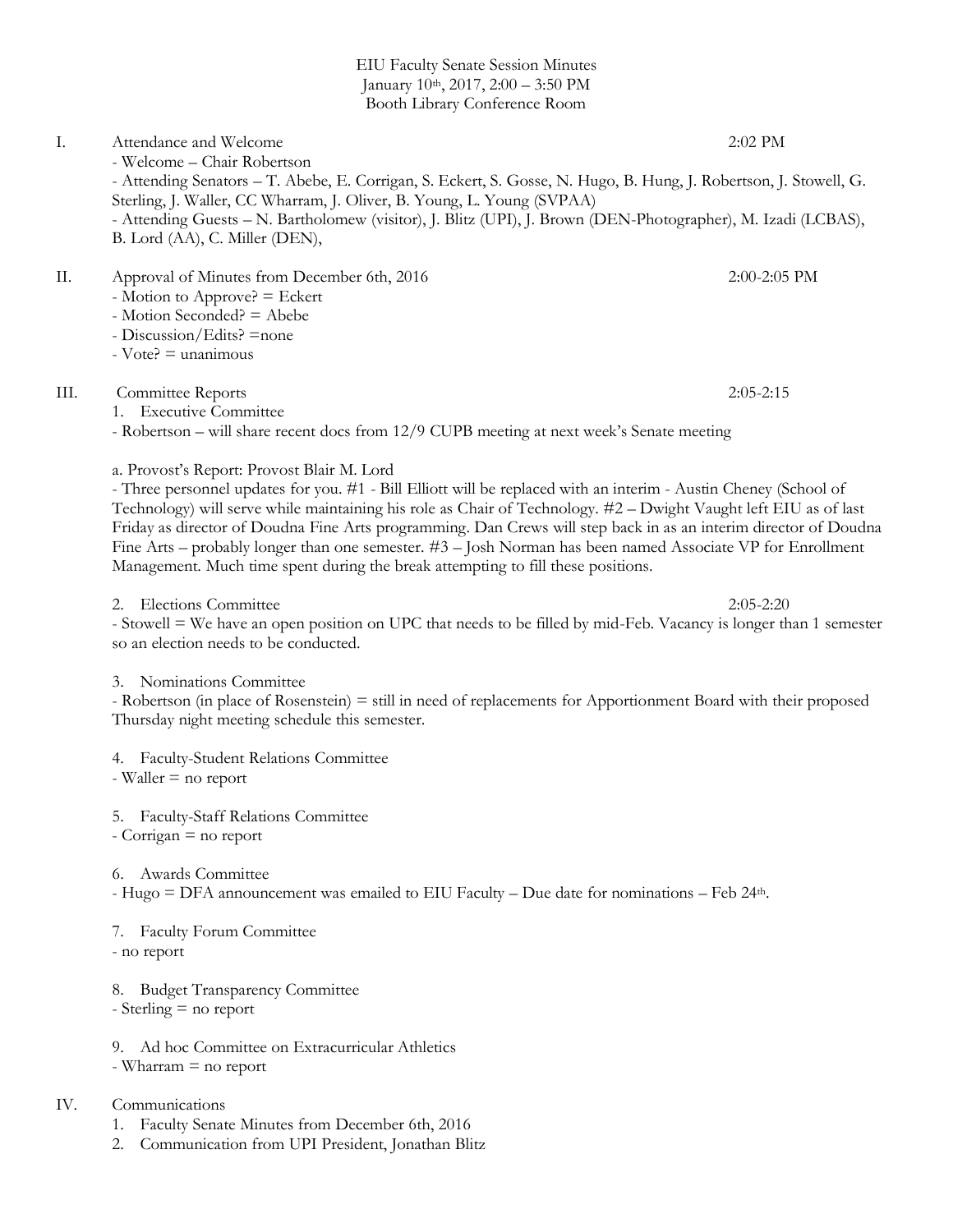$-$  Hung  $=$  concern  $=$  we were given such limited time to read a very lengthy report.

- Stefan = concern = only minor changes made from initial submission in December to final report released yesterday after many departments responded to the initial workgroup recommendations. Reviews events in the Vitalization timeline – shares quotes from President's Glassman's visit to Faculty Senate in October about members of workgroups. Conclusion = Final recommendations seem to contradict President's reassurances back in October. With all due respect to committee members – the process and results are flawed – primarily focused on P/Ls, limited consideration of quality.

- Waller = I spent significant time reviewing the final recommendations. I completely agree with Eckert's sentiments. The final report is incredibly sloppy. For Philosophy , we provided detailed data and response to the original Workgroup 7 recommendations, but literally the same 'finalized' report was released.

- Abebe = two comments – 1) the Economics faculty took the time to respond to the initial workgroup recommendations. We don't believe the workgroup read our response = very dispiriting.

- Abebe = comment #2 relates to 'institutional flaw' – refers back to the 'First Choice' program and compares it to Work group suggestions. Five programs rated as 'first choice' programs are now categorized in #3 (develop a plan to enhance operational efficiencies) = a significant contradiction, indicating institutional planning and direction is at cross-purposes at times. Programs certainly need to be reviewed periodically, but which program review decisions do we trust now? (First Choice or EIU Vitalization?). Cross purposes of actions proposed – creating confusion. - Eckert – please review 'First Choice'?

- Abebe – reviews the First Choice initiative established by a previous Dean to promote greater student recruitment and enrollment. Resources followed 'First Choice' designation achieved by programs. Now the Vitalization report suggests that 5 First Choice programs have been negatively evaluated = alarming result..

- Stowell – different criteria being used?

- Abebe – Or maybe none at all? We don't know what criteria have been used? Looks like all the workgroups looked at is enrollment. No excuses for the contradiction are acceptable at this point.

- Eckert – reiterates the fact that President Glassman reassured the Faculty Senate back in October that profit/loss documents would not be the ONLY criteria used. It's obvious that quantitative data drove the recommendations. - Waller – refers to the workgroup analysis of the Philosophy Dept – isn't Philosophy central to a university? There is minimal non-P/L 'qualitative' comments and feedback added to the workgroup report about Philosophy???

- Hugo – refers to discrepancies in the report, vagueness, contradictions, etc. Greater concern was that my colleagues were not aware that the report was even available. Limited information on the vitalization process website has resulted in limited awareness that the finalized report was available for review.

- Corrigan – suggests that 'centrality to the mission of a university' is a false criterion to be used by the workgroups – All academic depts are central to the mission of a university – everything else is not – this seems to be lost/forgotten by the workgroups.

- Eckert – referring to workgroup #4 – pleasantly surprised of the thoughtful discussion and analysis included – somewhat surprised and somewhat encouraged. Expresses serious concerns about the proposal to 'outsource' courses of one department to another (PHIL > HIST?). We are not a high school. What about expertise in a discipline? - Gosse – I have empathy for those threatened by the report – I have survived two reorganizations – both very painful - we are in this position because of Springfield and the budget crisis, which hangs over this organization. Budget cuts are needed because of it. What action items can flow out of this body? What should be our actions in response to the final reports? Can we ask the President to come back to clarify? I would make that motion.

- Hung – we need to figure out an appropriate response from the Senate, just like departments need to do this as well. This was reiterated when President Glassman visited the Senate in October. We could support the programs that have been identified for consolidation and/or elimination. We can also make a statement on the entire process. Or we can focus on individual work group reports. We have an opportunity to engage the campus regarding the workgroup recommendations and/or the process as a whole.

- Abebe = I think a statement is a beginning of where we need to be, but I have a larger concern – this Senate over the years have talked about Shared Governance, but this Revitalization process may have followed the 'letter' of the law in terms of shared governance, but not necessarily the 'spirit' of shared governance. Example – posting a meeting agenda online to satisfy legal requirements but not providing minutes from the discussion? This process has resulted in a step backwards in regards to shared governance on this campus. This is an issue that ought to be addressed. - Eckert = the process was not an open or transparent process. Do we trust the process? Can it be used for action? What about a faculty referendum related to process and recommendations of workgroup #7?

- Gosse – that would be an 'action'

- Hung – any recommendations of elimination would have to go through the Program Elimination Review committee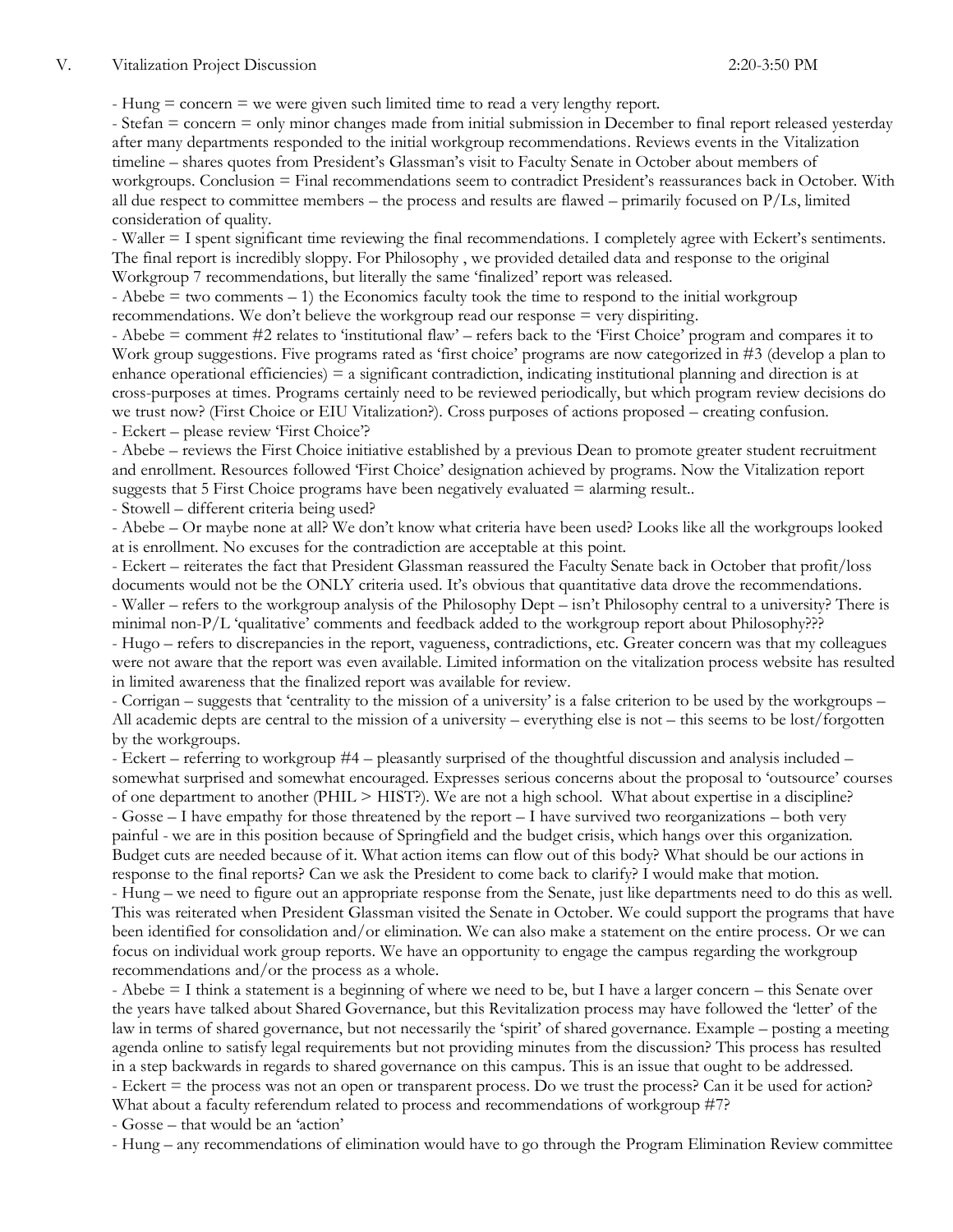- Eckert – yes, so this has pushed some into 'survival mode'. The process seems to have countered what was promised during his visit to Senate in October.

- Robertson = I can request a future visit or meeting with President Glassman

- Eckert = yes, but we need to discuss the recommendations in more detail and more in public – work group #7 worked behind the scenes – not transparently. In summary, the President has authority to make final decisions, but reports and the process was flawed. He promised a thoughtful process but that was not the end result.

- Waller – agreed – this report is so sloppy that the administration cannot make any credible decisions from this doc - Gosse – where are the dept responses to the initial recommendations? Where are they posted? Availability?

- Wharram – dept responses are not available on the finalized report for workgroup #7. What is occasionally included are notes in red, which are edits to the original report from the workgroup. This relates to one of our main concerns – depts took significant time to respond to original recommendations, but we don't have any evidence that those reports were even reviewed or considered in the final copy of the report (released yesterday).

- Robertson – are we aware of any department being approached by the President for consideration for deletion? The deadline to enable the Prog Elim Committee is Jan 20<sup>th</sup>.

- Senators – not that we are aware of

- Robertson – reviews timeline for the Program elimination committee and if/how they can respond.

- Sterling – there is little power in the Program Elimination committee – lots of pressure placed on BOT to move forward with any elimination decisions from the President – there needs to be some way to have an intelligent discussion about this possibility before any public announcement. How is a department supposed to prepare for that possibility?

- Robertson > to Provost Lord – has the president indicated to you about decisions related to program elimination? - Lord – the president has talked to the VPs about the need for this type of discussion – this suggests that there is a longer timeline needed beyond 1.5 weeks. I agree with Gosse  $\geq$  much of this situation is imposed on us by Springfield – difficult to navigate with producing angst. I support and promote our academic programs.

- Abebe – chairs have noted that they have not seen any role from the Deans in this process. Faculty and chairs are now asking what the Deans are doing/role in this process – to grade programs?

- Lord – we did discuss this with the Deans recently – they asked about what their role is in the process – Deans have responded to the original workgroup recommendations. Deans submitted this back to the workgroups.

- Abebe – where is the feedback from the Deans?

- Lord – it was provided to workgroups through Ryan Hendrickson.

- Abebe – first time we have heard of this.

- Lord – in addition, the role of the Deans at this very moment is still somewhat still to be defined…but they have participated

- Gosse – next BOT meeting?

- Lord – Jan  $27<sup>th</sup>$  – no agenda item related to this – must be added at least 10 days in advance

- Eckert > Lord - for a program to be eliminated, the Academic Program Elimination Review Committee (APERC) must be called into action by Jan  $20<sup>th</sup>$ ?

- Lord – I would have to review the UPI contract – we have never gone down this path before.

- Blitz & Sterling – the APERC must be contacted and provided relevant data by Jan 20th if the decision involves the potential layoff of a UPI member.

- Eckert – does the APERC have the power to approve or disapprove a program being eliminated?

- Lord – the APERC advises, but the president has the power to make the recommendation and the BOT makes the final decision.

- Waller – in your opinion, if the president was going to cut a program to save \$, do you think the president would review financial data to make sure there really will be a cost savings?

- Lord – yes – a thorough revisit

- Sterling – this is what troubles me the most – Springfield has created a mess, but this final report is not an intelligent response to how we can save \$. Eliminating depts on the list would not save EIU \$. It's not about if the workgroup had a difficult process to complete – the recommendations don't bear any logical relationship to an attempt to repair the final condition of EIU – cutting specific departments, like Philosophy or Pre-Engineering, that are not losing money should not be recommended. The report is wrong/flawed by every standard. It is a haphazard collection of faulty recommendations.

- Gosse – this is what we need to articulate

- Abebe – no one is listening…that is the problem…we are being ignored…we are not against the review of programs…if two simple steps would have been included in the process, faculty would have been more on board, but the facts have changed and I have changed my mind about the entire process.

- Gosse – decisions have not been made, poor recommendations have been made. But we want to know when decisions will be made.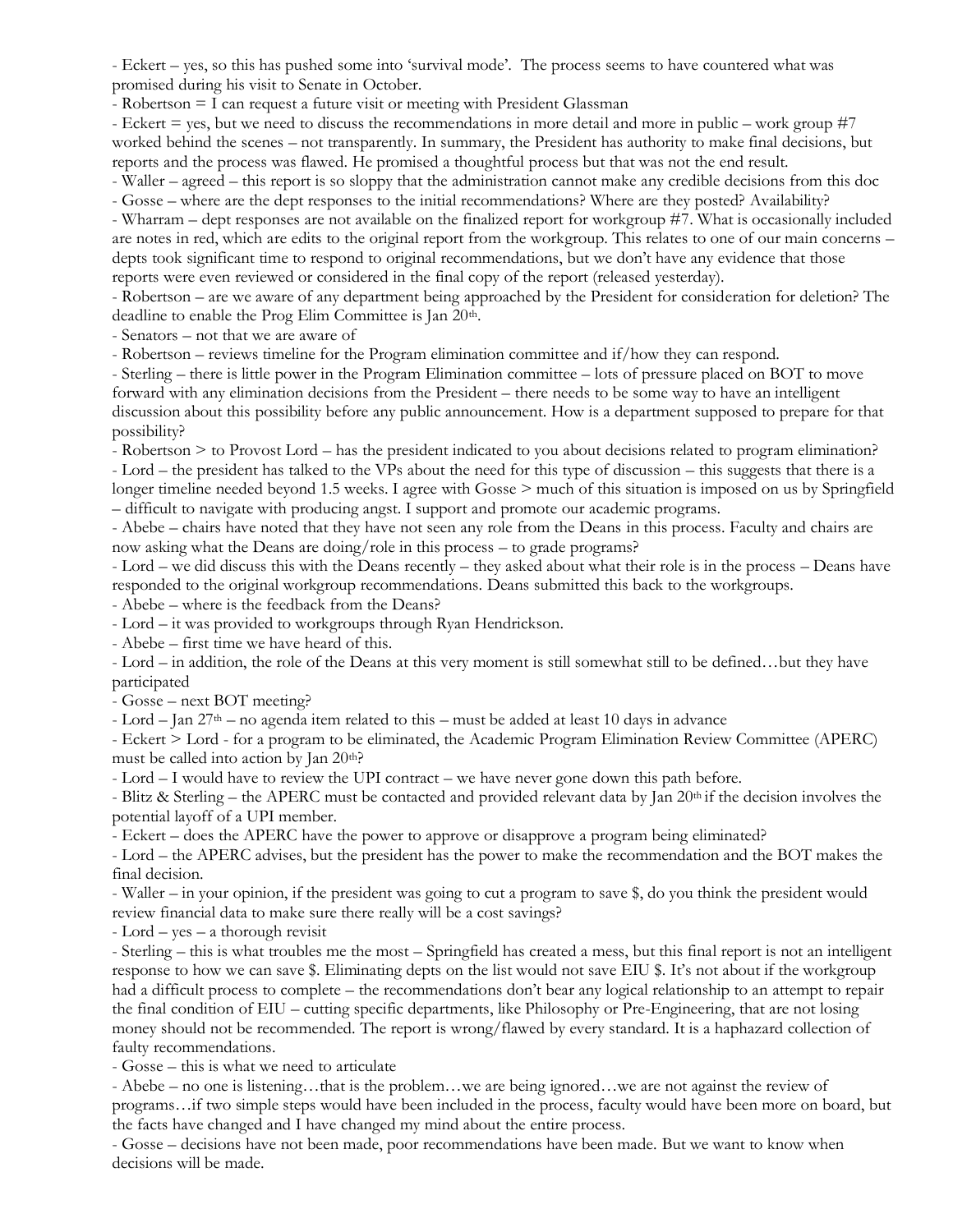- Young – one important thought to mention – the vitalization project includes two other committees (#8-#9) that are 'vision' groups. We have a final doc in front of us with very limited change from initial recommendations, with one large concern - Quality has not been factored into the recommendations. The workgroup #7 was unable to assess quality within the constraints of the methodologies of this process. We hope that no decisions will be made before work group #8 & #9 have time to carefully review the recommendations. We want to avoid short-sighted decisions to be made.

- Hung – not sure if workgroups #8 & #9 have additional data that would be helpful beyond data available to workgroups #1-#7, and their charge is different than the other workgroups – adds more comments about the differences in charges of the workgroups.

- Corrigan – is it possible that we are so focused on the flaws of the workgroup reports that we are forgetting about the important roles of #8-#9 and that it may be possible that no elimination actions may actually take place? - Hung – that would have to be an unlikely, best-case scenario at this point

- Stowell – there could be some possible conflicts between workgroup #8 & #9 recommendations, and recommendations from workgroups #1-7. Charges are different. In workgroup #8 we haven't looked at any P/Ls. No constraints of a budget. Uses Pre-Engineering as an example – Program growth potential exists. It would be short-sighted to make elimination decisions now without considering the possibilities of some of these programs if they were re-structured, re-positioned, etc.

-Eckert – President Glassman could act within the next few days and the APERC could be activated.

- Corrigan – it seems so unlikely or unreasonable that this would happen due to such a small window.

- B. Young > to Sterling – have you calculated how much \$ might be saved if the Philosophy department is eliminated?

- Sterling – one problem is that we don't know what the specific recommendations of work group #7 are? There were various suggestions made by the workgroup for the future of Philosophy. 1 person – Delete. 1 person - Merge, 1 person – maintain. Cost differences between eliminate, merge, & maintained. Costs of chair and office assistant salaries? If you fire all Philosophy faculty, those classes will still have to be taught by other faculty from other departments – costing most likely more money because Philosophy faculty are historically underpaid. Our classes generate tuition revenue  $=$  gen ed classes are profitable.

- B. Young – so the Philosophy data that we read in the report are completely unreliable?

- G. Sterling – yes, and I met with two members of the committee to discuss this, but not a single word was changed between their initial report and the finalized report after we met with them.

- Hung – another issue is 'who' would teach Philosophy courses that have the expertise? A possible labor violation? The only way to save money is to lay-off faculty.

- Corrigan – that is why this area is receiving such scrutiny by the workgroups.

- Gosse – we are talking about eliminating a major – the students will leave.

- Abebe – the moment we start to discuss the future of the program, the program begins to be 'killed'

- Sterling – reiterates this point – students have already started to ask about the future of the program – program has been damaged just by being mentioned in this conversation.

- Hung – refers to Wisconsin situation – serious challenge by legislators of certain courses being taught on certain campuses = an ideological attack on academic freedom. Will this happen in Illinois? When the legislature puts your courses (such as controversial courses) or programs under the 'heat lamp' through threatening tactics, it threatens all. - Waller – refers to Western Illinois University eliminating Philosophy department and other programs on the grounds that they would save money. In reality, no \$ was saved. EIU needs to avoid making the same mistake.

- Robertson – I see 4 possible paths to proceed on:

A – Faculty resolution to faculty

B – Faculty referendum to faculty

C – Request for follow-up conversation with President Glassman next week or with Executive Comm

- D 'Wait & See' approach
- Robertson what path should we take?

- Eckert – makes motion for faculty referendum related to flaws in the Vitalization process

- Waller – seconded

- Eckert – we were promised an open and transparent process, but were not provided one. It has become a 'divide & conquer' approach. I want to hear from the entire campus, as well as possibly hosting a faculty forum to discuss what is at stake.

- B. Young – most colleagues are not informed about the final report – a forum may be the best route to take to inform and promote awareness.

- Stowell = what would the language of the referendum be?

- Eckert = 'I have confidence or no confidence in process used by workgroup #7

- Abebe = adds recommended edits for the referendum – ie - 'high confidence'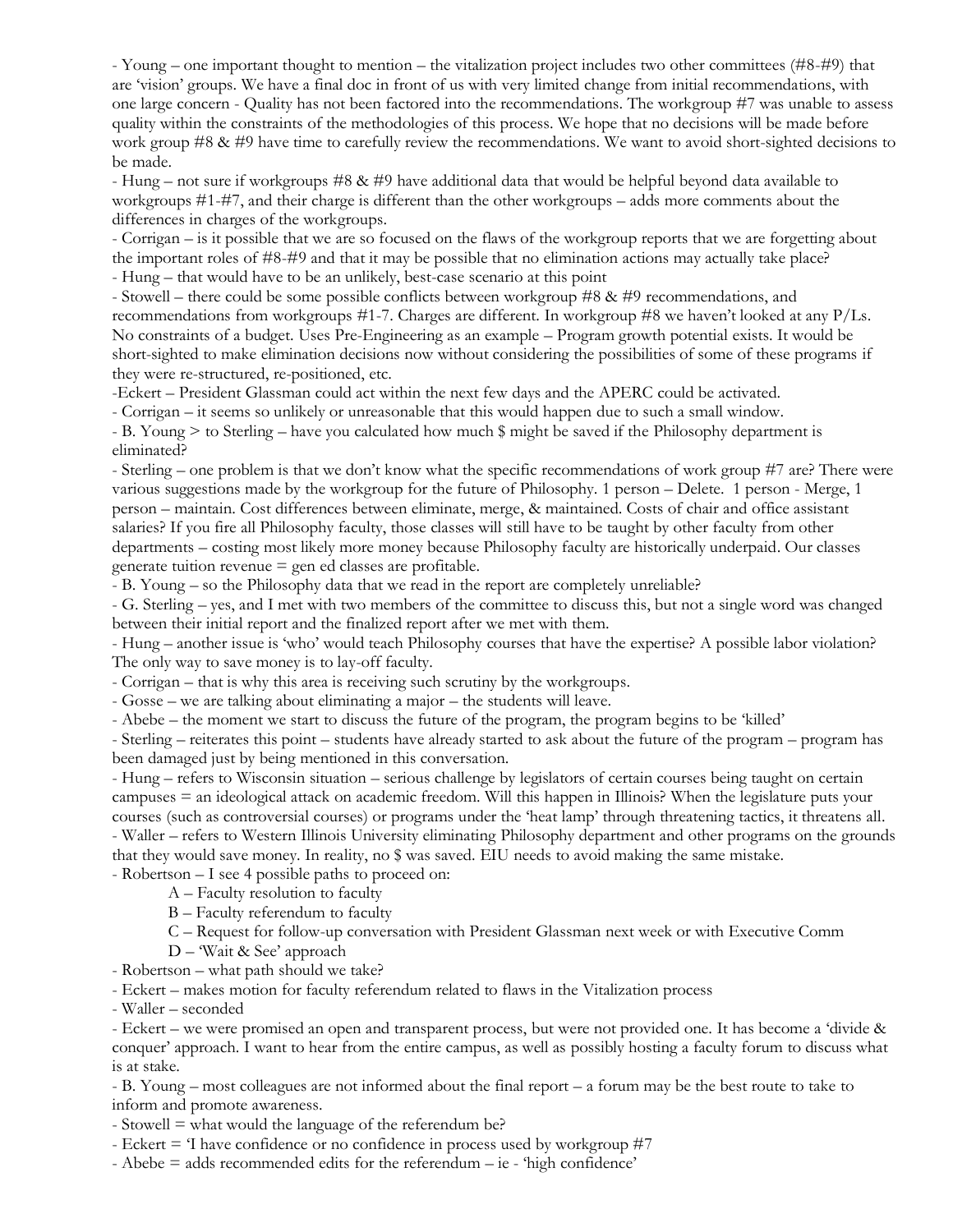- B. Young = we understand we need to move fast – but do we have enough time to host a faculty forum?

- Eckert = I like this approach to communicate with the President the level of confidence the faculty has in the process relevant to work group #7.

- Hung – possible issue – not everyone on campus is aware of the flaws of the process – information needs to be shared first, maybe followed up by a forum (information session), then a referendum – but it may be too rushed

- Abebe – I second that –nominate Hung to author the communicate

- Robertson – unaware that the final recommendations have even been publicized

- Eckert – how soon can we start a vote? what about week-long voting? Enough time?

- Stowell – ITS won't be able to manage this in the next few days, but Qualtrics is available and fairly secure and prevents over-stuffing of ballots (multiple votes submitted by one person). Voting can start/stop according to our specifications. Very easy to set.

- Wharram – to be honest, the apparent disregard of workgroup #7 of departmental responses to their initial recommendations makes me feel like ignoring the process entirely. But that is not a solution – I think what is being suggested in terms of increasing awareness and information are the right steps to take.

- Hung – a possible forum should highlight concerns of the process adopted by workgroup #7 – what we have been discussing today – once informed a vote should occur shortly thereafter

- Stowell – I have not looked at the P/L data as closely as the workgroups – but when I looked at Philosophy department data they seem to generate revenue = a net profit for the university. If there is reference in this communication about data inaccuracies, we need to include specific examples that highlight 'misinterpreted' vs. 'overlooked' vs 'inaccurate'.

- Hung – there are examples of inaccurate raw data  $= eX - #$  of employees. In our department there was an error in # of student majors. There are errors – and some of the problematic interpretations/conclusions originate from the flawed data or misinterpreted data.

- Sterling – adds comments about averaging error in the data – student credit hour production within the college. The college calculation was based on 'averaging' the 'averages'? = fundamental error. We pointed it out but they did not correct it.

- Abebe – to help us re-focus = the motion on the table is about the 'process' that we are questioning and we don't want to attack our colleagues – they were asked to complete a difficult task.

- Hung – but if we are asking colleagues to vote on the process, we do need to highlight data flaws included in the process– that info will impact the voting.

- Wharram – this is difficult – we have spent significant time evaluating the data and reviewing the reports – we can see what has happened and what has not happened – this will be difficult to communicate in a very short time period.

- Waller – the short time table was by design – we could have received the report weeks ago.

- Eckert – asks about the APERC timetable

- Stowell – in the APERC time-track, the committee has until Mar 15<sup>th</sup> to make a recommendation to the President - Sterling – Jan 20<sup>th</sup> is the key date – the decision will have been made to convene the committee – and probably decisions about what departments will be proposed for elimination.

- Hung – Jan 20<sup>th</sup> will be a difficult date to meet with a resolution with the 'weight' of the faculty senate behind it – we should probably still do it –we should still proceed through this with our eye on the APERC deadline – March 15<sup>th</sup>.

- Waller – in March any statement by the Faculty Senate would be irrelevant – decisions will have already been made

- Gosse – invite President Glassman to come next week

- Robertson – will we vote on the referendum today?

- Eckert – probably not based on the obvious constraints

- Wharram – President Glassman may not be available next Tuesday

- Oliver – add comments about possibility of the president not being available next week

- Abebe – in addition, we have already talked to him - he has already been here – what is the point to have him back? - Abebe – one more thought on the support of the Provost through the process – much appreciated

- Hung – I support the idea of referendum, but I want to do it in a more timely manner – let's first send out an email making all faculty aware of the availability – and requesting 'concerns' be voiced and shared

- Abebe – please call the question regarding the referendum

- Robertson – roll call vote for a referendum regarding confidence in the 'process' used by workgroup #7- language to be finalize in the near future.

- Robertson yes
- Stowell yes
- Sterling yes
- Waller yes
- Eckert yes